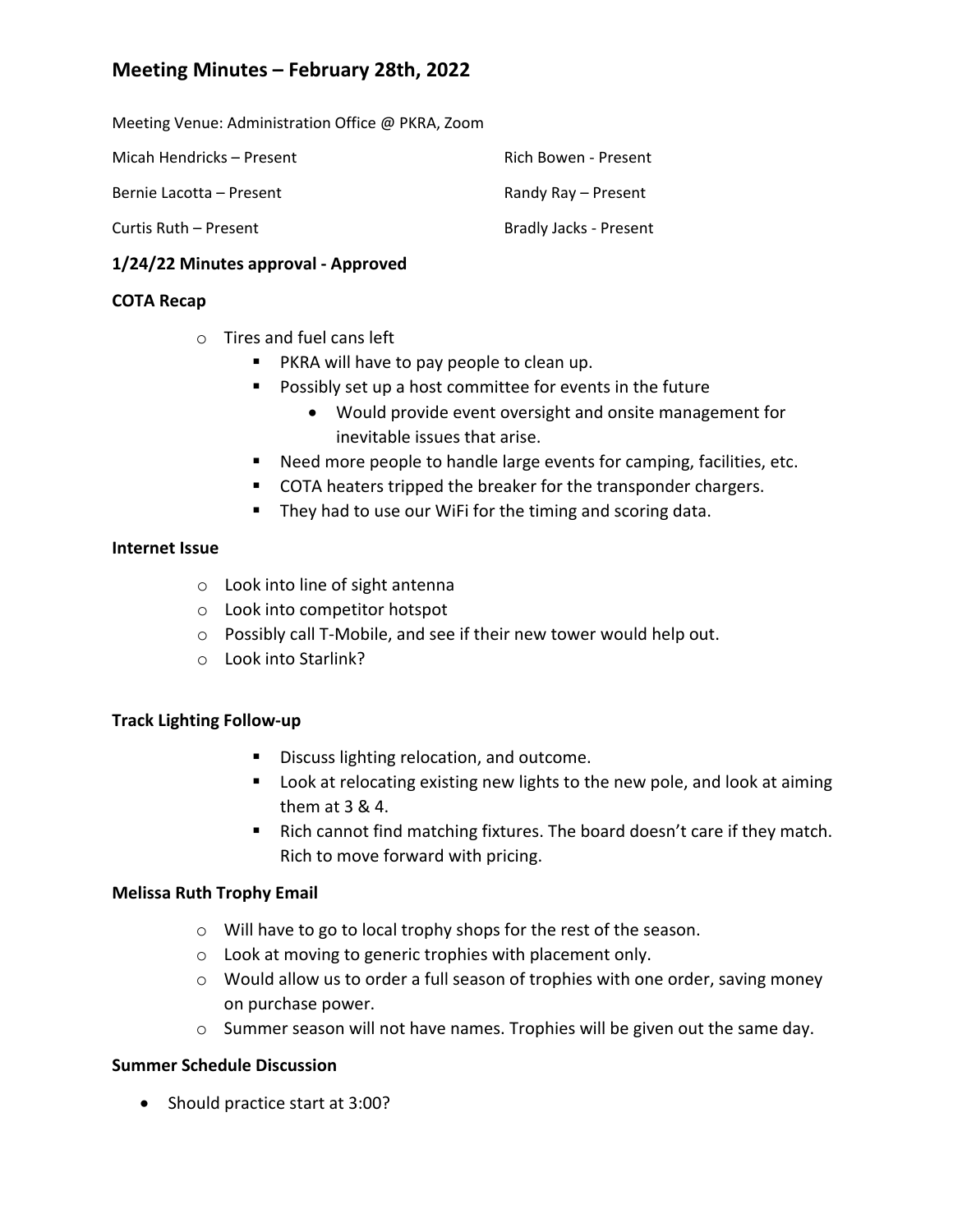# **Meeting Minutes – February 28th, 2022**

| 4/23 | <b>CCW Full</b>              | Approved        | 3:00 Start Time |
|------|------------------------------|-----------------|-----------------|
| 5/14 | <b>CCW Short</b>             | Approved        | 3:00 Start time |
| 5/28 | <b>CCW 2-Straight</b>        | <b>Approved</b> | 3:00 Start Time |
| 6/18 | <b>CW Vintage Full</b>       | Approved        | 5:00 Start time |
| 7/9  | <b>CW Short</b>              | Approved        | 5:00 Start Time |
| 7/30 | <b>CW Vintage Short</b>      | Approved        | 5:00 Start Time |
| 8/20 | <b>CW Vintage 2-Straight</b> | Approved        | 5:00 Start Time |
| 9/10 | <b>CW 2-Straight</b>         | Approved        | 3:00 Start Time |
| 9/24 | <b>CCW Vintage Full</b>      | Approved        | 3:00 Start Time |
| 10/8 | <b>CW Full</b>               | Approved        | 3:00 Start Time |

### **\*10/22 Race Make‐Up**

- o What to do with Tag?
- o Use the first three races for figuring out which classes will race through 4‐7
- $\circ$  Warn the members that if we have too many classes, we will reduce lap counts for races 4‐7.
- o Rotax Junior and Seniors need to follow the rule set for Rotax, and run separately (senior Tag with Senior Rotax, same for Junior)
- o Rich suggests;
	- o Light at 340
	- o Medium at 365
	- o Masters at 390
	- o Heavy at 400
- o Board votes;
	- o Senior moves to 350 Board approved
	- o Senior Heavy will remain at 380
	- o Masters stays unchanged
	- o Micah wants to implement the yellow slide to Junior 2, with slide lock Board approved

### **Driveway Proposal/Pit Asphalt**

- o The drive access will require permits, which will take 4 months.
	- **EXTER** Look at all permits that may need to be added in the future, and combine
		- Micah to add as much work as possible to the permit.
		- Micah to get costs for permit

### **Track Additions**

- **•** Ongoing Discussion
	- Look at adding something to the outside of the back stretch, possible bus stop.
	- Rich will provide a markup of the track addition.